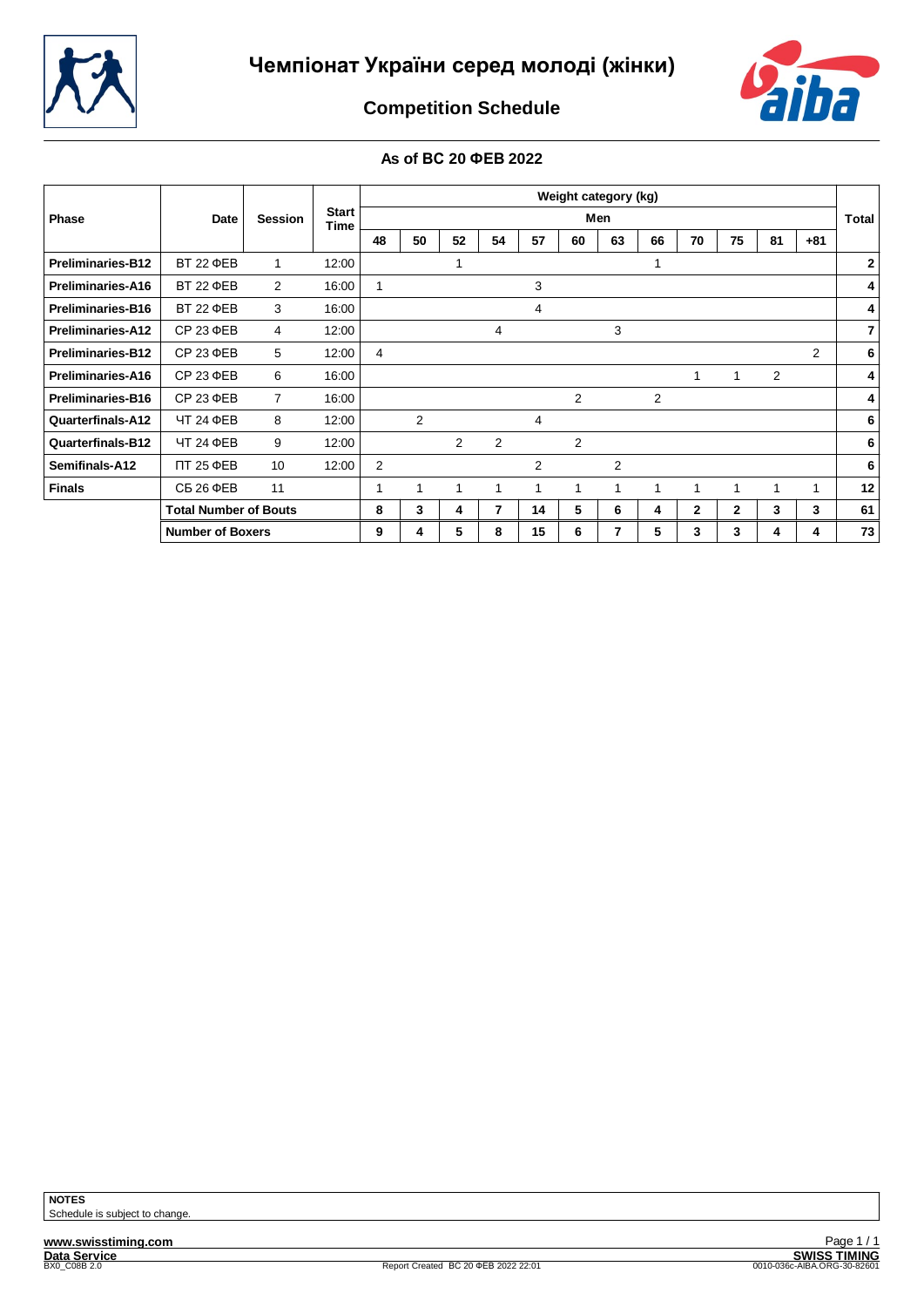



#### **Session 2**

## **ВТ 22 ФЕВ 2022 16:00**

|                |   | Order Bout Weight Category |          | Corner                    | <b>Name</b>                                | <b>Seed</b>                                                  | Team<br>Code                           | Winner                                                                          | <b>Result</b> | <b>Decision</b>                           |
|----------------|---|----------------------------|----------|---------------------------|--------------------------------------------|--------------------------------------------------------------|----------------------------------------|---------------------------------------------------------------------------------|---------------|-------------------------------------------|
| 1              | 3 | (48kg)                     |          | <b>RED</b><br><b>BLUE</b> | ГОЛОВНЯ Вікторія<br>КУБАЧОВА Вероніка      |                                                              | кий<br>ДНП                             | <b>BLUE</b>                                                                     | <b>WP</b>     | 5:0                                       |
|                |   |                            | Referee: | ЛЬВ                       | <b>CTAXHIB M</b>                           | Judge 1:<br>Judge 2:<br>Judge 3:<br>Judge 4:<br>Judge 5:     | ВЛН<br><b>XPC</b><br>ОДС<br>ПЛТ<br>ДОН | ЛАПЧУК А<br>ДЗЯДЕВИЧ В<br>СИТНІКОВ А<br>СИДОРЕНКО Ю<br>ШУРДА Д                  |               | 26:30<br>26:30<br>26:30<br>27:29<br>26:30 |
| $\overline{2}$ | 4 | (57kg)                     |          | <b>RED</b><br><b>BLUE</b> | КРАМАРЕНКО Анастасія<br>МАСЮТКІНА Ярослава |                                                              | ОДС<br><b>XPC</b>                      | <b>RED</b>                                                                      | <b>WP</b>     | 5:0                                       |
|                |   |                            | Referee: | 3KP                       | CEMEHIOK-IBAHIOK C                         | Judge 1:<br>Judge 2:<br>Judge 3:<br>Judge 4:<br>Judge 5:     | <b>CYM</b><br>ЧРГ<br>КИЙ<br>ХМЛ<br>ВЛН | ВЛАСЕНКО О<br>КОСТЮЧОК М<br>ЛЯХОВ Ю<br>ЗЕЛІНСЬКИЙ А<br><b>КОНДИСЮК</b>          |               | 30:26<br>30:26<br>30:26<br>30:27<br>30:27 |
| 3              | 5 | (57kg)                     |          | <b>RED</b><br><b>BLUE</b> | МАР`ЄНКО Єлизавета<br>КОМЛИК Діана         |                                                              | ДНП<br>ЛЬВ                             | <b>BLUE</b>                                                                     | <b>WP</b>     | 4:1                                       |
|                |   |                            | Referee: | КИВ                       | <b><i>FACAHOBA C</i></b>                   | Judge 1:<br>Judge 2:<br>Judge 3:<br>Judge 4:<br>Judge 5: ДОН | ВЛН<br><b>XPC</b><br>ЛНГ<br>ПЛТ        | ЛАПЧУК А<br>ДЗЯДЕВИЧ В<br>ЛОПАТІН В<br>СИДОРЕНКО Ю<br>ШУРДА Д                   |               | 29:28<br>28:29<br>27:30<br>28:29<br>27:30 |
| 4              | 6 | (57kg)                     |          | <b>RED</b>                | БОНДАРЕНКО Вікторія                        |                                                              | ДНП                                    | <b>RED</b>                                                                      | <b>WP</b>     | 5:0                                       |
|                |   |                            |          | <b>BLUE</b>               | МАЄВСЬКА Олександра                        |                                                              | <b>KNB</b>                             |                                                                                 |               |                                           |
|                |   |                            | Referee: | ОДС                       | СИТНІКОВ А                                 | Judge 1:<br>Judge 2: ЛЬВ<br>Judge 3:<br>Judge 4:<br>Judge 5: | ЗКР<br>ХМЛ<br>КИЙ<br>ЧРГ               | CEMEHIOK-IBAHIOK C<br><b>CTAXHIB M</b><br>ЗЕЛІНСЬКИЙ А<br>ЛЯХОВ Ю<br>КОСТЮЧОК М |               | 30:27<br>30:27<br>30:27<br>30:24<br>30:26 |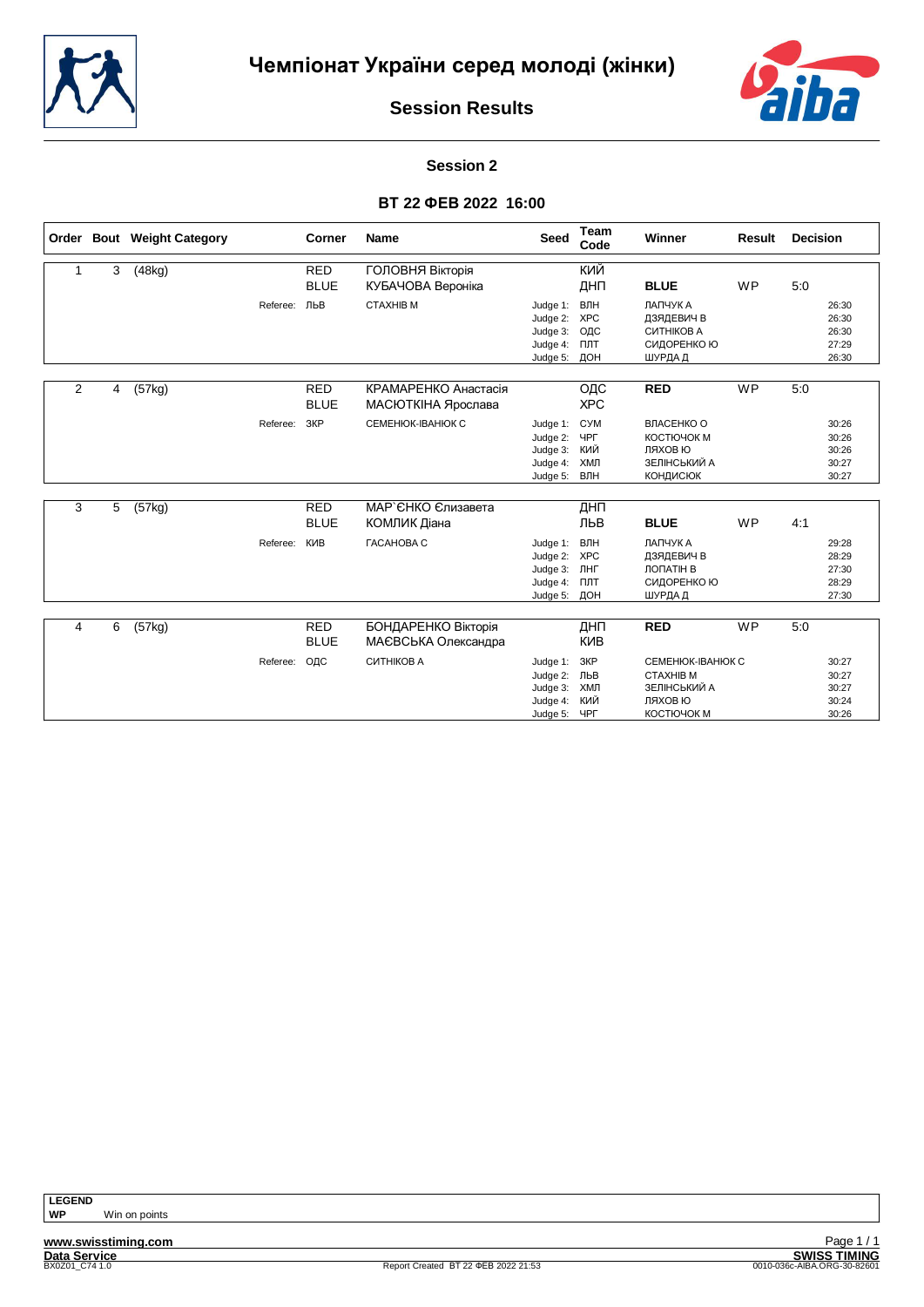



#### **Session 5**

#### **СР 23 ФЕВ 2022 12:00**

|                         |                 | Order Bout Weight Category |                          | Corner                    | <b>Name</b>                               | <b>Seed</b>                                                                   | Team<br>Code                 | Winner                                                                              | Result     | <b>Decision</b>                           |
|-------------------------|-----------------|----------------------------|--------------------------|---------------------------|-------------------------------------------|-------------------------------------------------------------------------------|------------------------------|-------------------------------------------------------------------------------------|------------|-------------------------------------------|
| $\mathbf{1}$            | 18              | (48kg)                     |                          | <b>RED</b><br><b>BLUE</b> | ВОЄВУДКО Єлизавета<br>КУБАЧОВА Вероніка   |                                                                               | ХМЛ<br>ДНП                   | <b>RED</b>                                                                          | <b>WP</b>  | 5:0                                       |
|                         |                 |                            | Referee: PBH             |                           | CABIH M                                   | Judge 1:<br>Judge 2: ДОН<br>Judge 3:<br>Judge 4: XPC<br>Judge 5: YPK          | ЧРГ<br>ПЛТ                   | КЛАДЬКО В<br>ЖИГЖАВІН С<br>ПРИХОДЬКО В<br>ЧЕРНИШОВ Р<br><b>ICKPA 5</b>              |            | 30:27<br>30:27<br>30:27<br>30:27<br>30:25 |
| $\overline{2}$          | 19              | (48kg)                     |                          | <b>RED</b>                | ТКАЧЕНКО Анастасія                        |                                                                               | IΒΦ                          |                                                                                     |            |                                           |
|                         |                 |                            |                          | <b>BLUE</b>               | КОБИНЕЦЬ Аліна                            |                                                                               | IΒΦ                          | <b>BLUE</b>                                                                         | <b>WP</b>  | 5:0                                       |
|                         |                 |                            | Referee:                 | ВЛН                       | СЕМКО Ю                                   | Judge 1: KVIB<br>Judge 2: XPK<br>Judge 3: KPL<br>Judge 4: 3NP<br>Judge 5: ХМЛ |                              | ГОЛУМБІЄВСЬКИЙ В<br>ЧИЖИК Ю<br>ПЛАТОНОВ В<br>КАРАКУЛОВ А<br>БУГАЙОВ М               |            | 27:30<br>28:29<br>28:29<br>28:29<br>28:29 |
| $\overline{3}$          | $\overline{20}$ | (48kg)                     |                          | <b>RED</b><br><b>BLUE</b> | НЕЧИПОРЕНКО Олександра<br>КРАВЧЕНКО Марія |                                                                               | $\Psi$<br>ЛЬВ                | <b>RED</b>                                                                          | <b>WO</b>  |                                           |
|                         |                 |                            | Referee:                 |                           |                                           | Judge 1:<br>Judge 2:                                                          |                              |                                                                                     |            |                                           |
|                         |                 |                            |                          |                           |                                           |                                                                               |                              |                                                                                     |            |                                           |
| $\overline{\mathbf{4}}$ | 21              | (48kg)                     |                          | <b>RED</b><br><b>BLUE</b> | НІЧАЙ Ірина<br>ТУРБІНІНА Софія            |                                                                               | ДОН<br>ДНП                   | <b>BLUE</b>                                                                         | <b>RSC</b> | R <sub>2</sub> 2:00                       |
|                         |                 |                            | Referee: YPK             |                           | <b>ICKPA 5</b>                            | Judge 1: ЧРГ<br>Judge 2: ВЛН<br>Judge 3:<br>Judge 4: KPL<br>Judge 5:          | <b>KNB</b><br>3 <sup>7</sup> | КЛАДЬКО В<br>СЕМКО Ю<br>ГОЛУМБІЄВСЬКИЙ В<br>ПЛАТОНОВ В<br>КАРАКУЛОВ А               |            | 9:10<br>9:10<br>9:10<br>9:10<br>9:10      |
| 5                       | 22              | $(+81kg)$                  |                          | <b>RED</b><br><b>BLUE</b> | ЧЕРНЕНКО Поліна<br>ЛУЦАК Ірина            |                                                                               | ДНП<br>IΒΦ                   | <b>RED</b>                                                                          | <b>WP</b>  | 5:0                                       |
|                         |                 |                            | Referee: XPK             |                           | ЧИЖИК Ю                                   | Judge 1: ДОН<br>Judge 2:<br>Judge 3:<br>Judge 4: PBH<br>Judge 5:              | ХМЛ<br>ПЛТ<br><b>XPC</b>     | ЖИГЖАВІН С<br>БУГАЙОВ М<br>ПРИХОДЬКО В<br><b>CABIH M</b><br>ЧЕРНИШОВ Р              |            | 30:26<br>30:27<br>30:26<br>30:25<br>30:25 |
| 6                       | 23              | $(+81kg)$                  |                          | <b>RED</b>                | ЗЕЛІНСЬКА Христина                        |                                                                               | IΒΦ                          |                                                                                     |            |                                           |
|                         |                 |                            | Referee: 3 <sub>ΠP</sub> | <b>BLUE</b>               | КАРПЕНКО Ніна<br>КАРАКУЛОВ А              | Judge 1:<br>Judge 2:<br>Judge 3: ОДС<br>Judge 4: XPK<br>Judge 5: ЧРК          | МКЛ<br>ВЛН<br>КИВ            | <b>BLUE</b><br>СЕМКО Ю<br>ГОЛУМБІЄВСЬКИЙ В<br>ДОНЦОВ А<br>ЧИЖИК Ю<br><b>ІСКРА Б</b> | ABD        | R1 1:40                                   |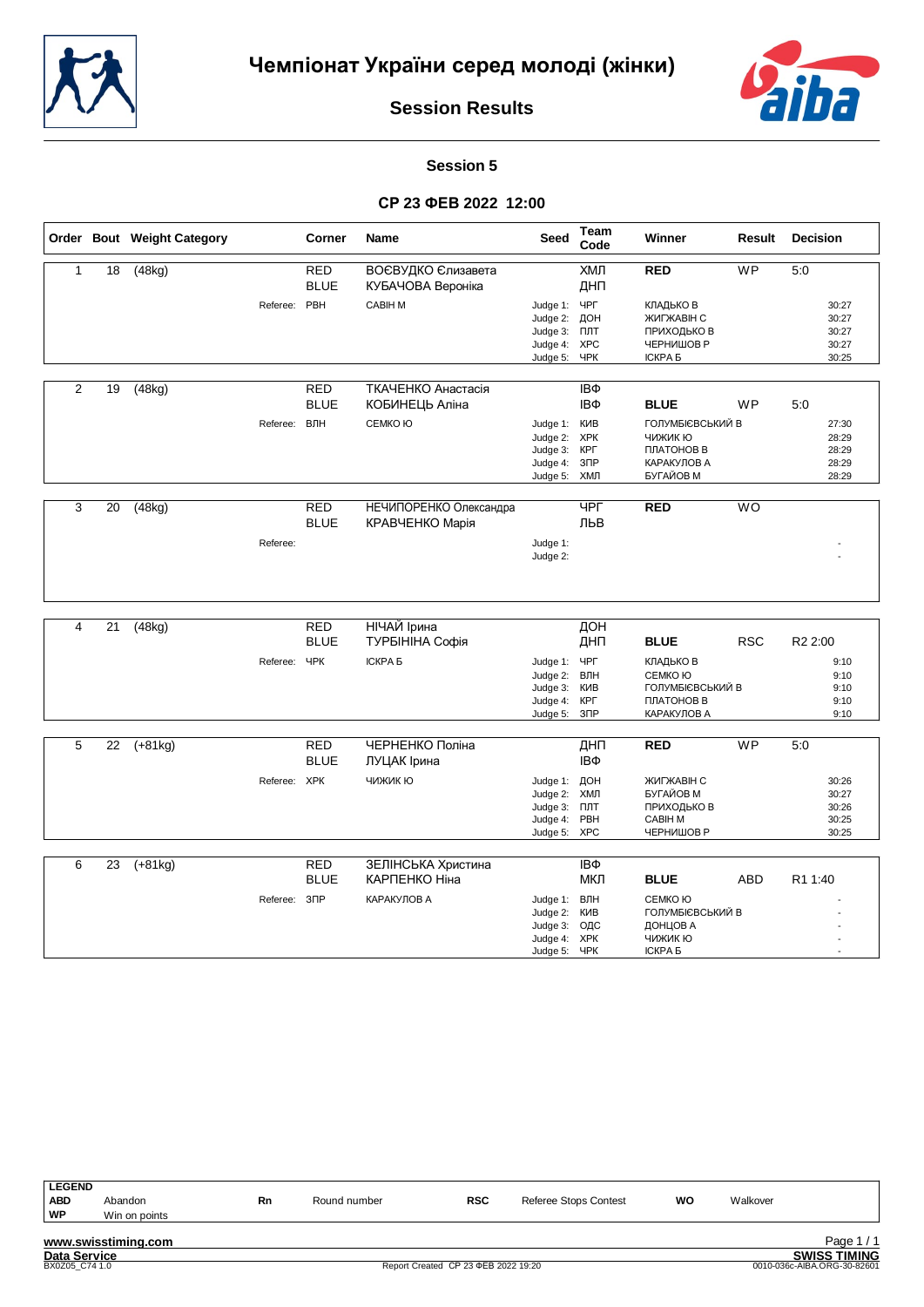



#### **Session 6**

## **СР 23 ФЕВ 2022 16:00**

|                |    | Order Bout Weight Category |          | <b>Corner</b> | <b>Name</b>           | <b>Seed</b>          | Team<br>Code      | Winner                   | Result     | <b>Decision</b>     |
|----------------|----|----------------------------|----------|---------------|-----------------------|----------------------|-------------------|--------------------------|------------|---------------------|
|                | 24 | (70kg)                     |          | <b>RED</b>    | ЛУЦЕНКО Анастасія     |                      | <b>KPL</b>        |                          |            |                     |
|                |    |                            |          | <b>BLUE</b>   | САВЕНЮК Ангеліна      |                      | <b>KNB</b>        | <b>BLUE</b>              | <b>RSC</b> | R2 2:30             |
|                |    |                            | Referee: | ЛЬВ           | <b>CTAXHIB M</b>      | Judge 1:             | <b>CYM</b>        | ВЛАСЕНКО О               |            | 9:10                |
|                |    |                            |          |               |                       | Judge 2:             | ВЛН               | ЛАПЧУК А                 |            | 8:10                |
|                |    |                            |          |               |                       | Judge 3:             | <b>XPC</b>        | ДЗЯДЕВИЧ В               |            | 9:10                |
|                |    |                            |          |               |                       | Judge 4:             | ЗКР               | СЕМЕНЮК-ІВАНЮК С         |            | 8:10                |
|                |    |                            |          |               |                       | Judge 5:             | ПЛТ               | СИДОРЕНКО Ю              |            | 8:10                |
| $\overline{2}$ | 25 | (75kg)                     |          | <b>RED</b>    | <b>АТАМАСЬ Марина</b> |                      | КИВ               |                          |            |                     |
|                |    |                            |          | <b>BLUE</b>   | ЖИБОЄДОВА Єлизавета   |                      | <b>KNB</b>        | <b>BLUE</b>              | <b>ABD</b> | R <sub>2</sub> 0:00 |
|                |    |                            |          |               |                       |                      |                   |                          |            |                     |
|                |    |                            | Referee: | <b>YPF</b>    | КОСТЮЧОК М            | Judge 1:             | ХМЛ               | ЗЕЛІНСЬКИЙ А             |            | 9:10                |
|                |    |                            |          |               |                       | Judge 2: ЛЬВ         |                   | <b>CTAXHIB M</b>         |            | 9:10                |
|                |    |                            |          |               |                       | Judge 3:             | ЛНГ               | ЛОПАТІН В                |            | 9:10                |
|                |    |                            |          |               |                       | Judge 4:             | ВЛН               | <b>КОНДИСЮК</b>          |            | 9:10                |
|                |    |                            |          |               |                       | Judge 5:             | ПЛТ               | СИДОРЕНКО Ю              |            | 9:10                |
| 3              | 26 | (81kg)                     |          | <b>RED</b>    | АЙРАПЕТЯН Каріне      |                      | <b>TPH</b>        | <b>RED</b>               | RSC        | R <sub>12</sub>     |
|                |    |                            |          | <b>BLUE</b>   | САРАНЮК Анастасія     |                      | ВЛН               |                          |            |                     |
|                |    |                            |          |               |                       |                      |                   |                          |            |                     |
|                |    |                            | Referee: | ОДС           | СИТНІКОВ А            | Judge 1:             | <b>CYM</b>        | ВЛАСЕНКО О               |            | 10:8                |
|                |    |                            |          |               |                       | Judge 2:             | KNB               | <b><i>TACAHOBA C</i></b> |            |                     |
|                |    |                            |          |               |                       | Judge 3:<br>Judge 4: | <b>XPC</b><br>КИЙ | ДЗЯДЕВИЧ В<br>ЛЯХОВ Ю    |            |                     |
|                |    |                            |          |               |                       | Judge 5:             | ДОН               |                          |            |                     |
|                |    |                            |          |               |                       |                      |                   | ШУРДА Д                  |            |                     |
| 4              | 27 | (81kg)                     |          | <b>RED</b>    | ПЕТРІВ Галина         |                      | IΒΦ               |                          |            |                     |
|                |    |                            |          | <b>BLUE</b>   | ГОДИК Наталія         |                      | ЛЬВ               | <b>BLUE</b>              | <b>WP</b>  | 4:0                 |
|                |    |                            | Referee: | <b>DJT</b>    | СИДОРЕНКО Ю           | Judge 1:             | ЧРГ               | КОСТЮЧОК М               |            | 28:28               |
|                |    |                            |          |               |                       | Judge 2:             | ХМЛ               | ЗЕЛІНСЬКИЙ А             |            | 27:30               |
|                |    |                            |          |               |                       | Judge 3:             | ВЛН               | ЛАПЧУК А                 |            | 27:30               |
|                |    |                            |          |               |                       | Judge 4:             | ЛНГ               | ЛОПАТІН В                |            | 27:30               |
|                |    |                            |          |               |                       | Judge 5: КИЙ         |                   | ЛЯХОВ Ю                  |            | 27:30               |

| <b>LEGEND</b>       |                     |    |                                     |            |                       |    |                             |
|---------------------|---------------------|----|-------------------------------------|------------|-----------------------|----|-----------------------------|
| <b>ABD</b>          | Abandon             | Rn | Round number                        | <b>RSC</b> | Referee Stops Contest | WP | Win on points               |
|                     |                     |    |                                     |            |                       |    |                             |
|                     | www.swisstiming.com |    |                                     |            |                       |    | Page 1/1                    |
| <b>Data Service</b> |                     |    |                                     |            |                       |    | <b>SWISS TIMING</b>         |
| BX0Z06 C74 1.0      |                     |    | Report Created CP 23 ΦEB 2022 18:25 |            |                       |    | 0010-036c-AIBA.ORG-30-82601 |